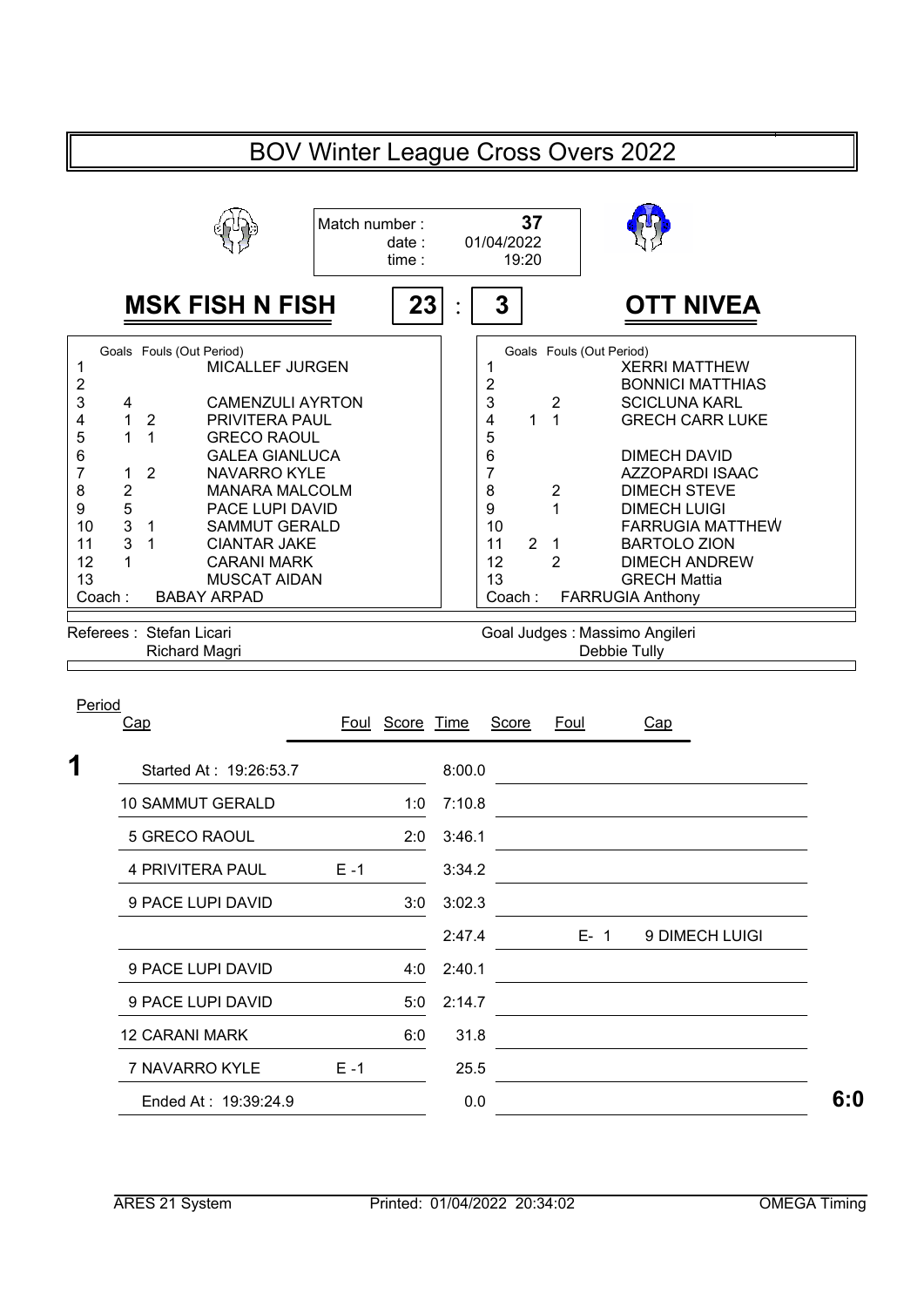| <u>L CHUU</u><br>Cap                       |         | Foul Score Time |                  | Score | <b>Foul</b> | Cap                                                                                                                  |
|--------------------------------------------|---------|-----------------|------------------|-------|-------------|----------------------------------------------------------------------------------------------------------------------|
| Started At: 19:42:04.6                     |         |                 | 8:00.0           |       |             |                                                                                                                      |
|                                            |         |                 | 7:38.1           |       | $E - 1$     | 3 SCICLUNA KARL                                                                                                      |
| 14 FALZON LUCAS                            |         | 7:0             | 7:21.1           |       |             | <u> 1989 - Johann Stein, marwolaethau a bhann an t-Amhair an t-Amhair an t-Amhair an t-Amhair an t-Amhair an t-A</u> |
| 5 GRECO RAOUL                              | $E - 1$ |                 | 6:59.0           |       |             |                                                                                                                      |
|                                            |         |                 | 6:20.8           |       | $E - 1$     | 8 DIMECH STEVE                                                                                                       |
| <b>10 SAMMUT GERALD</b>                    |         | 8:0             | 6:18.1           |       |             |                                                                                                                      |
| <b>3 CAMENZULI AYRTON</b>                  |         | 9:0             | 4:38.8           |       |             |                                                                                                                      |
|                                            |         |                 | 3:17.4           |       | $P - 1$     | <b>4 GRECH CARR LUKE</b>                                                                                             |
| 7 NAVARRO KYLE                             |         | 10:0            | 3:17.4           |       |             |                                                                                                                      |
|                                            |         |                 | 46.1             |       | $E - 2$     | 8 DIMECH STEVE                                                                                                       |
| <b>15 MERCIECA CLINT</b>                   |         | 11:0            | 30.4             |       |             | <u> 1980 - Johann Barbara, martxa alemaniar a</u>                                                                    |
| Ended At: 19:54:33.8                       |         |                 | 0.0              |       |             |                                                                                                                      |
| Started At: 19:58:19.3<br>4 PRIVITERA PAUL | $P - 2$ |                 | 8:00.0<br>7:38.8 |       |             | <u> 1980 - Johann Barn, mars ann an t-Amhain Aonaich an t-Aonaich an t-Aonaich ann an t-Aonaich ann an t-Aonaich</u> |
|                                            |         |                 | 7:38.8 11:1      |       |             | <b>4 GRECH CARR LUKE</b>                                                                                             |
| <b>10 SAMMUT GERALD</b>                    |         | 12:1            | 7:18.0           |       |             |                                                                                                                      |
|                                            |         |                 | 5:55.0           |       | $P - 1$     | 11 BARTOLO ZION                                                                                                      |
| <b>11 CIANTAR JAKE</b>                     |         | 13:1            | 5:55.0           |       |             |                                                                                                                      |
|                                            |         |                 | 4:53.9           |       |             | P- 1 12 DIMECH ANDREW                                                                                                |
| 8 MANARA MALCOLM                           |         | 14:1            | 4:53.9           |       |             |                                                                                                                      |
| <b>11 CIANTAR JAKE</b>                     |         | 15:1            | 4:20.4           |       |             |                                                                                                                      |
| 4 PRIVITERA PAUL                           |         | 16:1            | 3:41.7           |       |             |                                                                                                                      |
| 7 NAVARRO KYLE                             | $E - 2$ |                 | 3:25.8           |       |             |                                                                                                                      |
| 8 MANARA MALCOLM                           |         | 17:1            | 2:53.6           |       |             |                                                                                                                      |
| <b>11 CIANTAR JAKE</b>                     |         | 18:1            | 2:05.8           |       |             |                                                                                                                      |
| 9 PACE LUPI DAVID                          |         | 19:1            | 1:16.8           |       |             |                                                                                                                      |
|                                            |         |                 |                  |       |             |                                                                                                                      |

Period